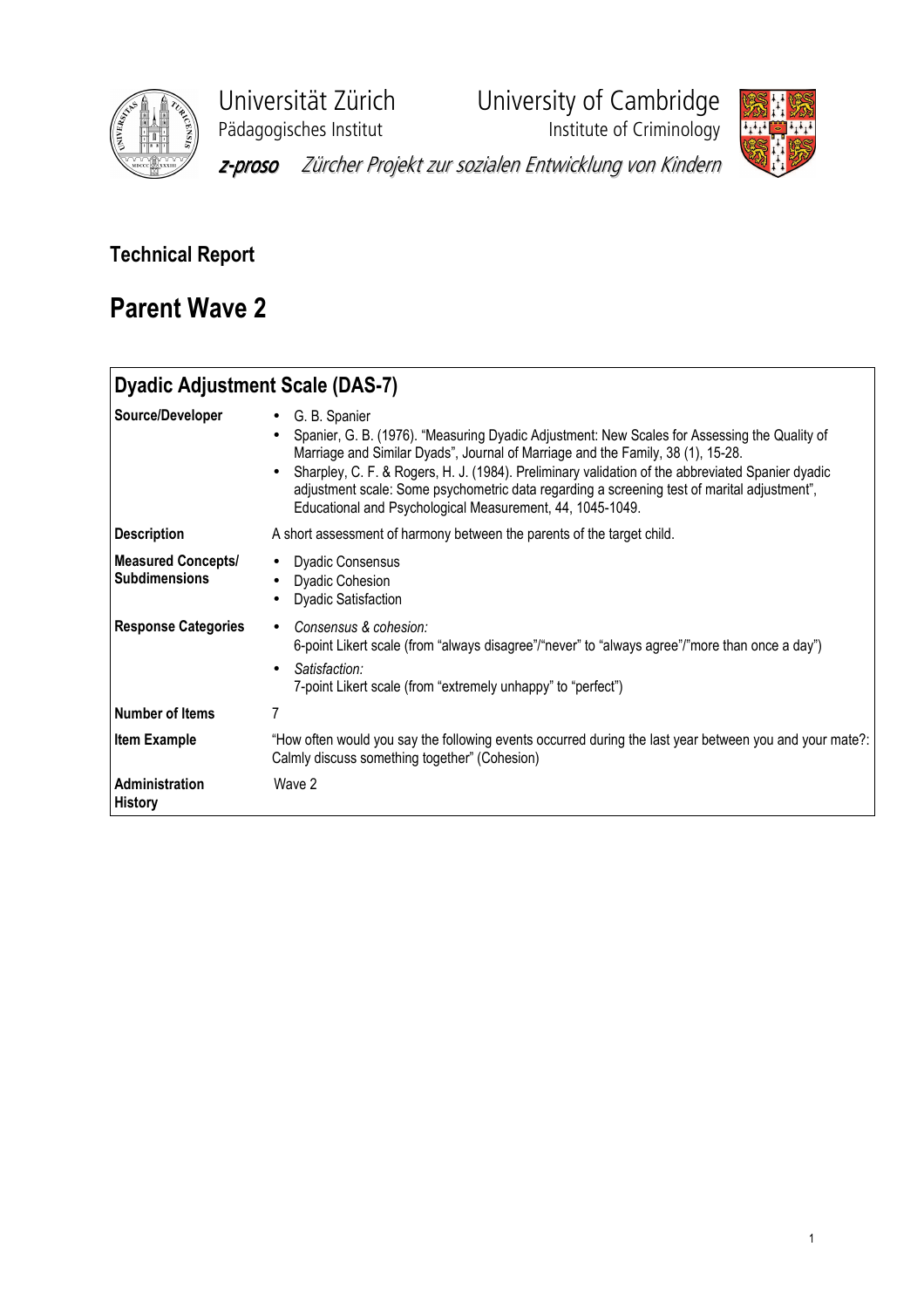# Dyadic Adjustment Scale (DAS-7) – Subscale "Dyadic Consensus"

### Variable • 6-point Likert scale

# Values

- 1- always disagree 2- almost always disagree
	- 3- frequently disagree
	- 4- occasionally disagree
	- 5- almost always agree
	- 6- always agree
	- 7- Does not apply (MISSING)
- 8- Don't know/ Can't remember (MISSING)
- 9- No answer/ Answer refused (MISSING)

# Variable W

| Wording & | Variable Name   | Label              | Wordina                                                                                                                          | Missings (%) |
|-----------|-----------------|--------------------|----------------------------------------------------------------------------------------------------------------------------------|--------------|
| Case      |                 |                    | Indicate the approximate extent of agreement or disagreement between you and your<br>partner DURING THE LAST YEAR for each item: |              |
| Summary   | P2 5010         | Dyadic consensus 1 | Philosophy of life                                                                                                               | (0.2%        |
|           | P2 5020         | Dyadic consensus 2 | Aims, goals, and things believed important                                                                                       | $(0.0\%)$    |
|           | P2 5030         | Dyadic consensus 3 | Amount of time spent together                                                                                                    | $(0.6\%)$    |
|           | Total $N = 980$ |                    |                                                                                                                                  |              |

## **Descriptive Statistics**

| Variable<br>Name | Label                 | Mean | <b>Standard</b><br><b>Deviation</b> | Min. | Max. | <b>Skewness</b> | <b>Kurtosis</b> | Item-Scale<br>Correlation | $\alpha$ If Item<br>Removed<br>$(\alpha = .723)$ |
|------------------|-----------------------|------|-------------------------------------|------|------|-----------------|-----------------|---------------------------|--------------------------------------------------|
| P2 5010          | Dyadic<br>consensus 1 | 4.65 | .889                                |      |      | $-745$          | 1.15            | .550                      | .627                                             |
| P2 5020          | Dyadic<br>consensus 2 | 4.89 | 853                                 |      | 6    | $-725$          | .735            | .591                      | .581                                             |
| P2 5030          | Dyadic<br>consensus 3 | 4.94 | .936                                |      | 6    | $-959$          | 1.28            | .496                      | .698                                             |

#### Sum Index Dyadic Consensus Subscale (P2\_consens)

Descriptive **Statistics** 

|                  |     |      | <b>Standard</b>  |      |      | Skew-    |          |    | <b>ANOVA</b> |      |
|------------------|-----|------|------------------|------|------|----------|----------|----|--------------|------|
| Group            | N   | Mean | <b>Deviation</b> | Min. | Max. | ness     | Kurtosis | df | F            | р    |
| Full sample      | 979 | 3.83 | .719             | .670 | 5.00 | $-822$   | 1.57     |    |              |      |
| Gender           |     |      |                  |      |      |          |          | 1  | .697         | .404 |
| Girls            | 472 | 3.81 | .731             | .670 | 5.00 | $-756$   | .988     |    |              |      |
| Boys             | 507 | 3.84 | .707             | .670 | 5.00 | $-0.887$ | 2.22     |    |              |      |
| Treatment        |     |      |                  |      |      |          |          | 3  | .302         | .824 |
| Control          | 268 | 3.82 | .683             | 1.33 | 5.00 | - 468    | .410     |    |              |      |
| Triple P         | 234 | 3.85 | .689             | 1.00 | 5.00 | $-873$   | 1.60     |    |              |      |
| <b>PATHS</b>     | 264 | 3.80 | .784             | .667 | 5.00 | $-1.22$  | 2.85     |    |              |      |
| Combination      | 213 | 3.85 | .712             | 1.67 | 5.00 | $-467$   | .154     |    |              |      |
| Language         |     |      |                  |      |      |          |          | 8  | 8.95         | .000 |
| German           | 627 | 3.71 | .682             | .670 | 5.00 | $-733$   | 1.37     |    |              |      |
| Albanian         | 67  | 4.13 | .728             | 1.50 | 5.00 | $-1.27$  | 2.14     |    |              |      |
| Bos./Cro./ Serb. | 77  | 4.01 | .689             | 2.00 | 5.00 | $-549$   | $-266$   |    |              |      |
| English          | 14  | 3.90 | .514             | 3.33 | 4.67 | .117     | $-1.53$  |    |              |      |
| Italian          | 14  | 3.64 | 1.60             | .667 | 5.00 | $-1.36$  | .218     |    |              |      |
| Portuguese       | 65  | 4.07 | .643             | 2.33 | 5.00 | $-710$   | .556     |    |              |      |
| Spanish          | 32  | 3.80 | .627             | 2.00 | 5.00 | $-387$   | 1.21     |    |              |      |
| Tamil            | 48  | 4.35 | .575             | 3.00 | 5.00 | $-534$   | $-476$   |    |              |      |
| Turkish          | 35  | 3.83 | .720             | 1.67 | 5.00 | $-972$   | 2.05     |    |              |      |

Comments:

1) The scale has been constructed by taking the average of all the three variables. The maximum number of missing values allowed was 1. For the purpose of rescaling, 1 has been subtracted from the total scale.

2) The results of the ANOVA are highly significant for the language groups ( $F(8,970)$  =8.95,  $p$ <.001). ANOVA yielded no significant results for either the gender groups (F(1,977) = .697,  $p$ >.05) or the treatment groups (F(3,975) = .302,  $p$ >.05).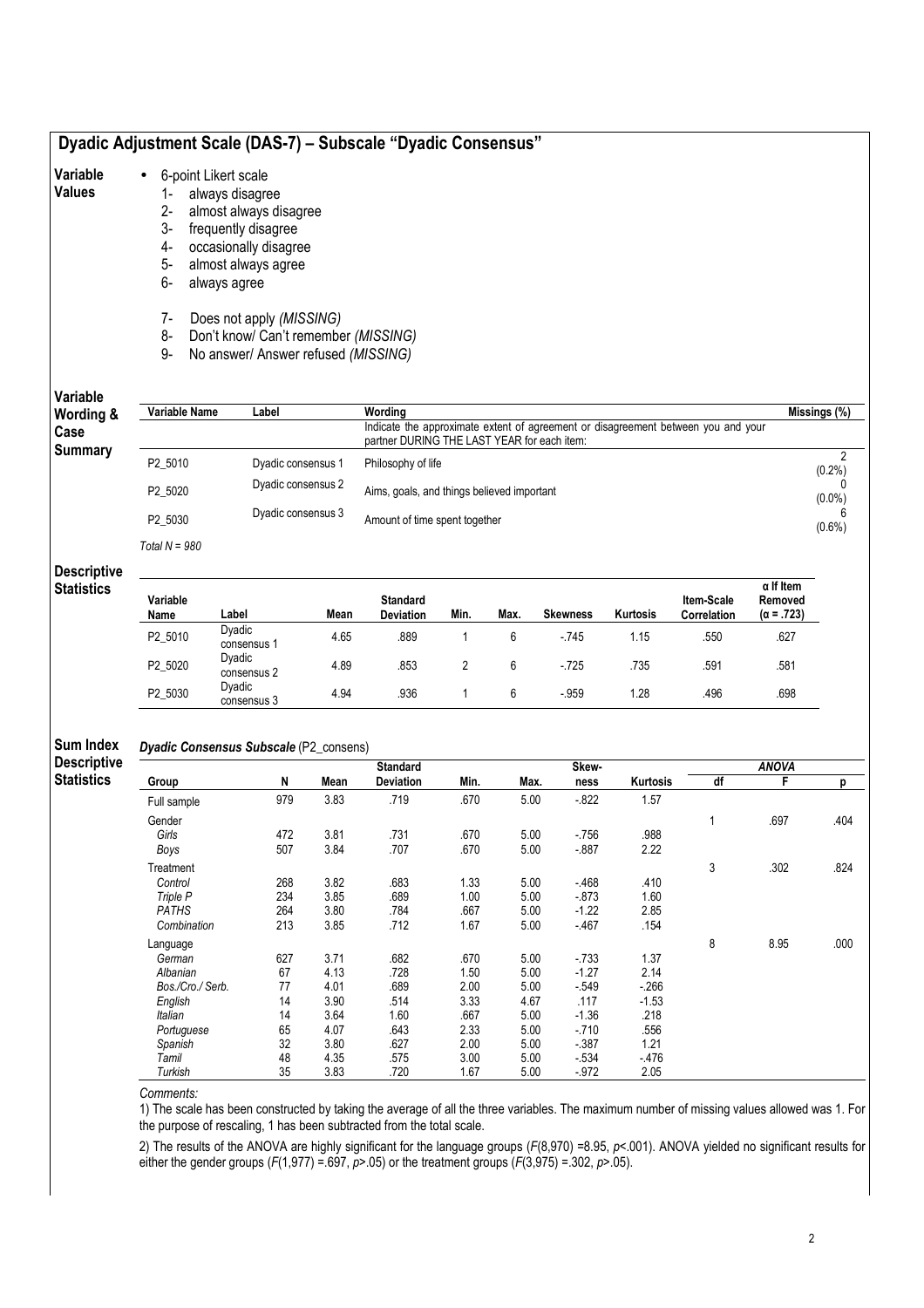# Correlations Dyadic Consensus Subscale (P2\_consens)

| <b>UUILGIALIUIS</b>               | <b>Pydalo Consciistes Capscalo</b> (F. 20016618)                         |                    |                                  |            |                    |                                |            |                    |                               |            |
|-----------------------------------|--------------------------------------------------------------------------|--------------------|----------------------------------|------------|--------------------|--------------------------------|------------|--------------------|-------------------------------|------------|
| with<br>Subscales &<br><b>DVs</b> | Variable                                                                 |                    | Full<br>Sample<br>P <sub>2</sub> | N          |                    | <b>Girls</b><br>P <sub>2</sub> | N          |                    | <b>Boys</b><br>P <sub>2</sub> | N          |
|                                   | <b>Subscales</b><br><b>Dyadic Cohesion</b><br><b>Dyadic Satisfaction</b> | .305<br>.512       | $***$<br>$***$                   | 975<br>976 | .325<br>.520       | $***$<br>$***$                 | 471<br>471 | .284<br>.505       | $***$<br>$***$                | 504<br>505 |
|                                   | Parent SBQ<br>Aggression<br>Prosociality                                 | $-245$<br>.128     | $***$<br>$***$                   | 976<br>974 | $-213$<br>.102     | $***$<br>$\star$               | 471<br>468 | $-285$<br>.166     | $***$<br>$***$                | 505<br>506 |
|                                   | Teacher SBQ<br>Aggression<br>Prosociality                                | $-.028$<br>.009    | ns<br>ns                         | 955<br>958 | .050<br>.048       | ns<br>ns                       | 461<br>463 | $-.095$<br>$-.011$ | *<br>ns                       | 494<br>495 |
|                                   | Child SBQ<br>Aggression<br>Prosociality                                  | $-129$<br>$-0.006$ | $***$<br>ns                      | 965<br>965 | $-.100$<br>$-.057$ | $\star$<br>ns                  | 464<br>464 | $-.161$<br>.037    | $***$<br>ns                   | 501<br>501 |

1 \*\*\* p<.001, \*\* p<.01, \* p<.05, ns p>.05

Comments : The Dyadic Consensus subscale is positively correlated with the other dyadic adjustment subscales. The correlations are highly significant and range from moderate to high for the dyadic satisfaction subscale, casting doubt on the divergent validity of the construct. The subscale is weakly but significantly associated with child aggression only when the informant is the parent or the child him/herself. The correlation between Dyadic Consensus and child prosociality is also low and significant only when the informant is the parent. Overall, the subscale yields low predictive validity.

 $\mathsf{l}$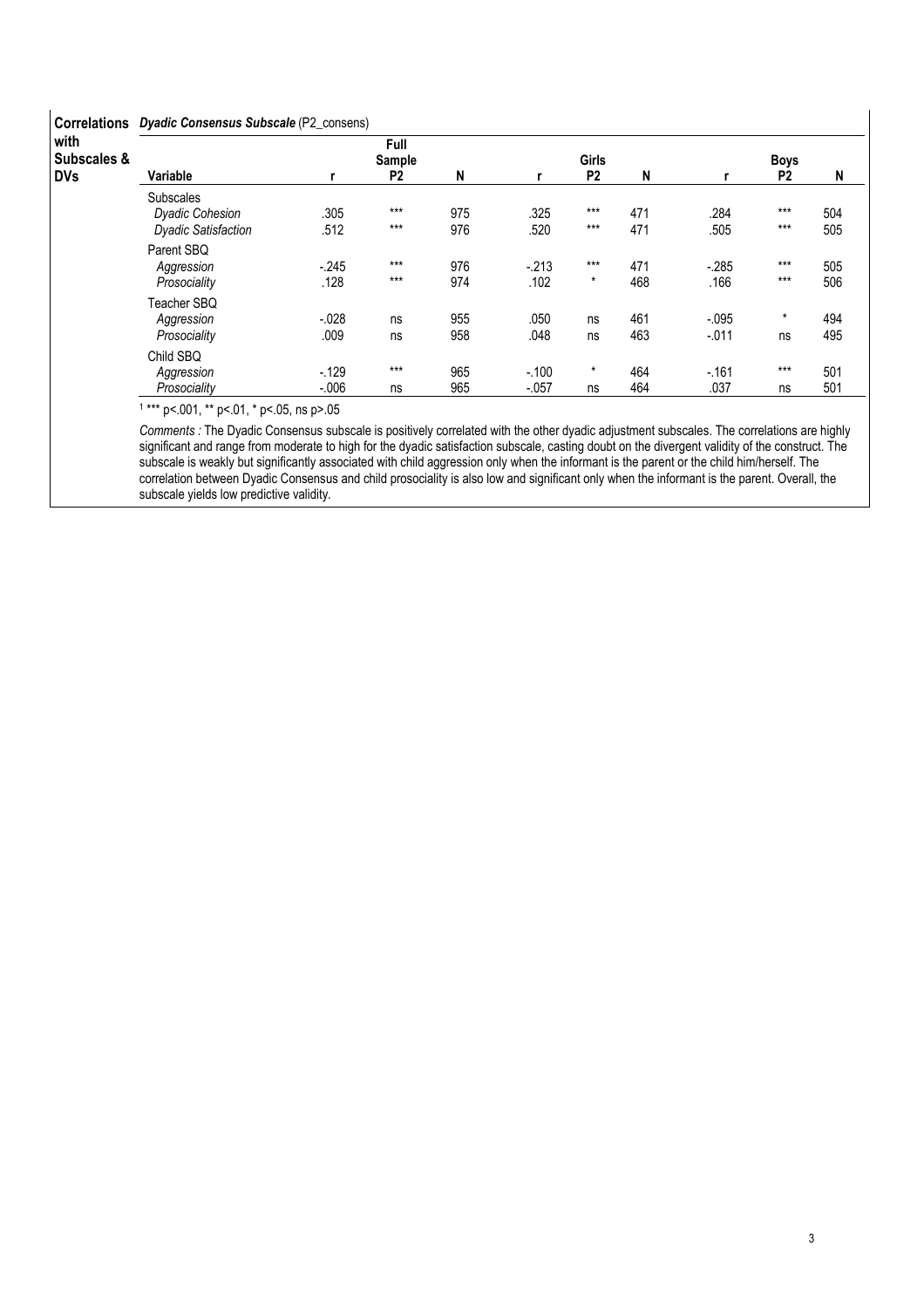# Dyadic Adjustment Scale (DAS-7) – Subscale "Dyadic Cohesion"

#### Variable • 6-point Likert scale

## Values

- 1- never<br>2- less th less than once a month
- 3- once or twice a month
- 4- once or twice a week
- 5- once a day
- 6- more often
- 7- Does not apply (MISSING)
- 8- Don't know/ Can't remember (MISSING)
- 9- No answer/ Answer refused (MISSING)

# Variable W

| Wording &      | Variable Name   | Label             | Wordina                                                                                                 | Missings (%) |
|----------------|-----------------|-------------------|---------------------------------------------------------------------------------------------------------|--------------|
| Case           |                 |                   | How often would you say the following event occurred DURING THE LAST YEAR<br>between you and your mate: |              |
| <b>Summary</b> | P2 5110         | Dyadic cohesion 1 | Have a stimulating exchange of ideas                                                                    | $(0.8\%)$    |
|                | P2 5120         | Dyadic cohesion 2 | Calmly discuss something together                                                                       | $(0.6\%)$    |
|                | P2 5130         | Dyadic cohesion 3 | Work together on a project                                                                              | $(1.1\%)$    |
|                | Total $N = 980$ |                   |                                                                                                         |              |

## **Descriptive Statistics**

| Variable<br>Name    | _abel             | Mean | <b>Standard</b><br><b>Deviation</b> | Min. | Max | <b>Skewness</b> | Kurtosis | <b>Item-Scale</b><br>Correlation | $\alpha$ If Item<br>Removed<br>$(\alpha = .498)$ |
|---------------------|-------------------|------|-------------------------------------|------|-----|-----------------|----------|----------------------------------|--------------------------------------------------|
| P <sub>2</sub> 5110 | Dvadic cohesion 1 | 4.11 | .12                                 |      |     | $-226$          | $-139$   | .226                             | .534                                             |
| P2 5120             | Dvadic cohesion 2 | 4.41 | 1.03                                |      |     | $-470$          | .391     | .417                             | .254                                             |
| P2 5130             | Dvadic cohesion 3 | 3.89 | .36                                 |      |     | $-0.36$         | $-717$   | .328                             | .388                                             |

### Dyadic Cohesion Subscale (P2\_cohes)

Sum Index Descr Statis

| riptive |                  |     |      | <b>Standard</b> |      |      | Skew-    |          |    | <b>ANOVA</b> |      |
|---------|------------------|-----|------|-----------------|------|------|----------|----------|----|--------------|------|
| Group   |                  | N   | Mean | Deviation       | Min. | Max. | ness     | Kurtosis | df | F            | D    |
|         | Full sample      | 976 | 3.14 | .837            | .000 | 5.00 | $-100$   | .220     |    |              |      |
|         | Gender           |     |      |                 |      |      |          |          |    | .075         | .784 |
|         | Girls            | 471 | 3.13 | .845            | .000 | 5.00 | $-0.058$ | .241     |    |              |      |
|         | Boys             | 505 | 3.14 | .831            | .330 | 5.00 | $-141$   | .215     |    |              |      |
|         | Treatment        |     |      |                 |      |      |          |          | 3  | .533         | .660 |
|         | Control          | 268 | 3.13 | .838            | .670 | 5.00 | $-176$   | .259     |    |              |      |
|         | Triple P         | 234 | 3.19 | .832            | 1.00 | 5.00 | .091     | $-136$   |    |              |      |
|         | <b>PATHS</b>     | 263 | 3.10 | .824            | .000 | 5.00 | $-283$   | .686     |    |              |      |
|         | Combination      | 211 | 3.12 | .862            | 1.00 | 5.00 | $-0.005$ | .035     |    |              |      |
|         | Language         |     |      |                 |      |      |          |          | 8  | 4.33         | .000 |
|         | German           | 627 | 3.08 | .805            | .330 | 5.00 | .108     | .260     |    |              |      |
|         | Albanian         | 67  | 2.95 | .844            | 1.00 | 5.00 | $-122$   | .097     |    |              |      |
|         | Bos./Cro./ Serb. | 76  | 3.33 | .831            | .670 | 4.67 | $-706$   | .907     |    |              |      |
|         | English          | 14  | 3.17 | .931            | 1.67 | 5.00 | .531     | .073     |    |              |      |
|         | <b>Italian</b>   | 14  | 3.26 | .797            | 2.00 | 5.00 | .492     | .598     |    |              |      |
|         | Portuguese       | 65  | 3.23 | .959            | 1.00 | 5.00 | $-144$   | $-226$   |    |              |      |
|         | Spanish          | 32  | 3.34 | .805            | 1.67 | 5.00 | $-317$   | $-593$   |    |              |      |
|         | Tamil            | 48  | 3.66 | .764            | 1.00 | 5.00 | $-814$   | 1.86     |    |              |      |
|         | Turkish          | 33  | 2.96 | .971            | .000 | 4.33 | $-1.35$  | 1.81     |    |              |      |

Comments:

1) The scale has been constructed by taking the average of the three variables. The maximum number of missing values allowed was 1. For the purpose of rescaling, 1 has been subtracted from the total scale.

2) The results of the ANOVA are highly significant for the language groups (F(8,967) =4.33, p<.001). ANOVA yielded no significant results for either the gender groups ( $F(1,974) = 0.075$ ,  $p > .05$ ) or the treatment groups ( $F(3,972) = .533$ ,  $p > .05$ ).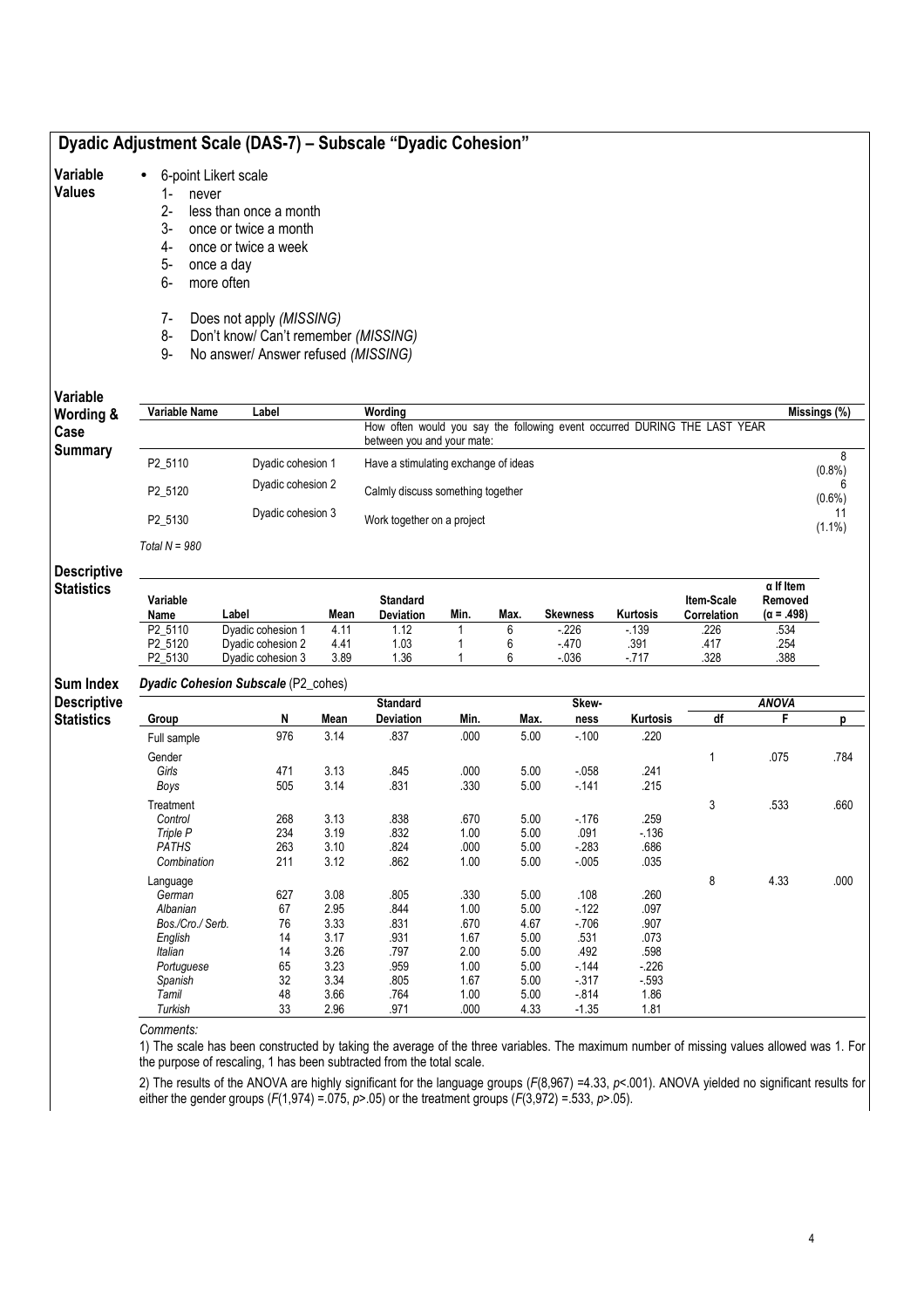| <b>Correlations</b>                          | Dyadic Cohesion Subscale (P2_cohes)                                       |                     |                                  |            |                    |                                |            |                    |                               |            |
|----------------------------------------------|---------------------------------------------------------------------------|---------------------|----------------------------------|------------|--------------------|--------------------------------|------------|--------------------|-------------------------------|------------|
| with<br><b>Subscales &amp;</b><br><b>DVs</b> | Variable                                                                  |                     | Full<br>Sample<br>P <sub>2</sub> | N          | r                  | <b>Girls</b><br>P <sub>2</sub> | N          |                    | <b>Boys</b><br>P <sub>2</sub> | N          |
|                                              | <b>Subscales</b><br><b>Dyadic Consensus</b><br><b>Dyadic Satisfaction</b> | .305<br>.308        | $***$<br>$***$                   | 975<br>974 | .325<br>.358       | $***$<br>$***$                 | 471<br>470 | .284<br>.258       | $***$<br>$***$                | 504<br>504 |
|                                              | Parent SBQ<br>Aggression<br>Prosociality                                  | $-.141$<br>.190     | $***$<br>$***$                   | 973<br>971 | $-152$<br>.208     | $***$<br>$***$                 | 470<br>467 | $-137$<br>.184     | $***$<br>$***$                | 503<br>504 |
|                                              | Teacher SBQ<br>Aggression<br>Prosociality                                 | $-0.006$<br>$-.059$ | ns<br>ns                         | 953<br>956 | $-.012$<br>$-.038$ | ns<br>ns                       | 460<br>462 | $-.008$<br>$-.075$ | ns<br>ns                      | 493<br>494 |
|                                              | Child SBQ<br>Aggression<br>Prosociality                                   | $-0.013$<br>.019    | ns<br>ns                         | 963<br>963 | .005<br>$-.009$    | ns<br>ns                       | 463<br>463 | $-0.028$<br>.042   | ns<br>ns                      | 500<br>500 |

1 \*\*\* p<.001, \*\* p<.01, \* p<.05, ns p>.05

Comments : The Dyadic Cohesion subscale is positively correlated with the other dyadic adjustment subscales. The correlations are highly significant and moderate. The subscale is weakly but significantly associated with child aggression and prosociality but only when the informant is the parent. The subscale has no association with any of the teacher- and child-reported measures of aggression/prosociality. Overall, the subscale yields low predictive validity.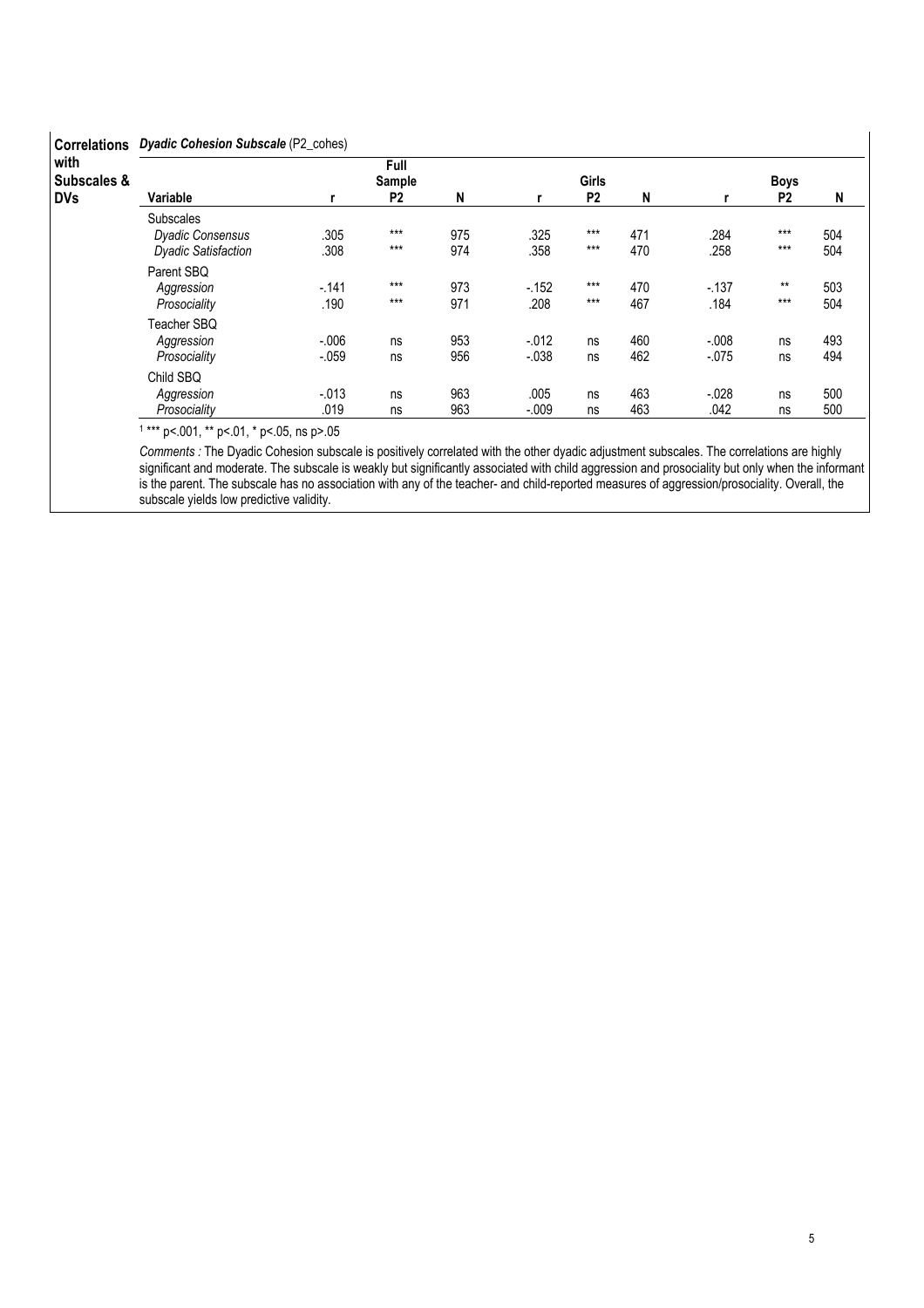|                                         |                                                                                                                          | Dyadic Adjustment Scale (DAS-7) - Subscale "Dyadic Satisfaction"                                                                                                                                                                                                               |                |                                                                                                 |              |                |                         |                  |                |                               |              |
|-----------------------------------------|--------------------------------------------------------------------------------------------------------------------------|--------------------------------------------------------------------------------------------------------------------------------------------------------------------------------------------------------------------------------------------------------------------------------|----------------|-------------------------------------------------------------------------------------------------|--------------|----------------|-------------------------|------------------|----------------|-------------------------------|--------------|
| Variable<br><b>Values</b>               | 7-point Likert scale<br>$\bullet$<br>$1 -$<br>$2-$<br>$3-$<br>4-<br>happy<br>$5-$<br>very happy<br>6-<br>$7-$<br>perfect | extremely unhappy<br>fairly unhappy<br>a little unhappy<br>extremely happy<br>97- Does not apply (MISSING)<br>98- Don't know/ Can't remember (MISSING)<br>99- No answer/ Answer refused (MISSING)                                                                              |                |                                                                                                 |              |                |                         |                  |                |                               |              |
| Variable                                |                                                                                                                          |                                                                                                                                                                                                                                                                                |                |                                                                                                 |              |                |                         |                  |                |                               |              |
| Wording &                               | Variable Name                                                                                                            | Label                                                                                                                                                                                                                                                                          |                | Wording                                                                                         |              |                |                         |                  |                |                               | Missings (%) |
| Case<br><b>Summary</b>                  | P2_5200<br>Total $N = 980$                                                                                               | Dyadic satisfaction 1                                                                                                                                                                                                                                                          |                | The dots on the following line represent different degrees of happiness in your<br>relationship |              |                |                         |                  |                |                               | (0.3%)       |
| <b>Descriptive</b><br><b>Statistics</b> | Variable                                                                                                                 |                                                                                                                                                                                                                                                                                |                | <b>Standard</b>                                                                                 |              |                |                         |                  |                |                               |              |
|                                         | Name<br>P2_5200                                                                                                          | Label<br>Dyadic satisfaction 1                                                                                                                                                                                                                                                 | Mean<br>4.63   | <b>Deviation</b><br>1.15                                                                        | Min.<br>1    | Max.<br>7      | <b>Skewness</b><br>.171 | Kurtosis<br>.279 |                |                               |              |
|                                         |                                                                                                                          |                                                                                                                                                                                                                                                                                |                |                                                                                                 |              |                |                         |                  |                |                               |              |
| Sum Index                               |                                                                                                                          | Dyadic Satisfaction Subscale (P2_satis)                                                                                                                                                                                                                                        |                |                                                                                                 |              |                |                         |                  |                |                               |              |
| <b>Descriptive</b><br><b>Statistics</b> | Group                                                                                                                    | N                                                                                                                                                                                                                                                                              | Mean           | <b>Standard</b><br>Deviation                                                                    | Min.         | Max.           | Skew-<br>ness           | Kurtosis         | df             | <b>ANOVA</b><br>F             | р            |
|                                         | Full sample                                                                                                              | 977                                                                                                                                                                                                                                                                            | 4.63           | 1.15                                                                                            | 1.00         | 7.00           | .171                    | .279             |                |                               |              |
|                                         | Gender                                                                                                                   |                                                                                                                                                                                                                                                                                |                |                                                                                                 |              |                |                         |                  | 1              | .344                          | .558         |
|                                         | Girls                                                                                                                    | 471                                                                                                                                                                                                                                                                            | 4.65           | 1.18                                                                                            | 1.00         | 7.00           | .201                    | .136             |                |                               |              |
|                                         | Boys                                                                                                                     | 506                                                                                                                                                                                                                                                                            | 4.61           | 1.12                                                                                            | 1.00         | 7.00           | .132                    | .432             |                |                               |              |
|                                         | Treatment                                                                                                                |                                                                                                                                                                                                                                                                                |                |                                                                                                 |              |                |                         |                  | 3              | .186                          | .906         |
|                                         | Control<br>Triple P                                                                                                      | 267<br>235                                                                                                                                                                                                                                                                     | 4.60<br>4.67   | 1.15<br>1.16                                                                                    | 1.00<br>1.00 | 7.00<br>7.00   | .132<br>.249            | .363<br>.004     |                |                               |              |
|                                         | <b>PATHS</b>                                                                                                             | 262                                                                                                                                                                                                                                                                            | 4.63           | 1.19                                                                                            | 1.00         | 7.00           | $-0.050$                | .620             |                |                               |              |
|                                         | Combination                                                                                                              | 213                                                                                                                                                                                                                                                                            | 4.63           | 1.11                                                                                            | 2.00         | 7.00           | .469                    | .012             |                |                               |              |
|                                         | Language                                                                                                                 |                                                                                                                                                                                                                                                                                |                |                                                                                                 |              |                |                         |                  | 8              | 12.33                         | .000         |
|                                         | German                                                                                                                   | 627                                                                                                                                                                                                                                                                            | 4.48           | 1.10                                                                                            | 1.00         | 7.00           | $-111$                  | .466             |                |                               |              |
|                                         | Albanian                                                                                                                 | 67                                                                                                                                                                                                                                                                             | 5.69           | 1.26                                                                                            | 3.00         | 7.00           | $-0.320$                | $-1.41$          |                |                               |              |
|                                         | Bos./Cro./ Serb.<br>English                                                                                              | 77<br>14                                                                                                                                                                                                                                                                       | 4.97<br>4.21   | 1.09<br>.579                                                                                    | 3.00<br>3.00 | 7.00<br>5.00   | .619<br>.028            | $-0.807$<br>.209 |                |                               |              |
|                                         | Italian                                                                                                                  | 14                                                                                                                                                                                                                                                                             | 4.43           | .514                                                                                            | 4.00         | 5.00           | .325                    | $-2.24$          |                |                               |              |
|                                         | Portuguese                                                                                                               | 65                                                                                                                                                                                                                                                                             | 4.43           | .918                                                                                            | 3.00         | 7.00           | 1.15                    | 1.90             |                |                               |              |
|                                         | Spanish                                                                                                                  | 32                                                                                                                                                                                                                                                                             | 4.41           | .979                                                                                            | 1.00         | 7.00           | $-490$                  | 4.97             |                |                               |              |
|                                         | Tamil<br>Turkish                                                                                                         | 48<br>33                                                                                                                                                                                                                                                                       | 5.19<br>4.58   | 1.44<br>.936                                                                                    | 3.00<br>3.00 | 7.00<br>7.00   | $-0.30$<br>.982         | $-1.32$<br>1.20  |                |                               |              |
|                                         |                                                                                                                          | Comments: The results of the ANOVA are highly significant for the language groups (F(8,968) =12.33, p<.001). ANOVA yielded no significant<br>results for either the gender groups ( $F(1, 975) = 344$ , $p > .05$ ) or the treatment groups ( $F(3,973) = .186$ , $p > .05$ ). |                |                                                                                                 |              |                |                         |                  |                |                               |              |
| <b>Correlations</b><br>with             |                                                                                                                          | DyadicSatisfaction Subscale (P2_satis)                                                                                                                                                                                                                                         |                | Full                                                                                            |              |                |                         |                  |                |                               |              |
| Subscales &<br><b>DVs</b>               | Variable                                                                                                                 |                                                                                                                                                                                                                                                                                | r              | Sample<br>P <sub>2</sub>                                                                        | N            | r              | Girls<br>P <sub>2</sub> | N                | r              | <b>Boys</b><br>P <sub>2</sub> | N            |
|                                         | <b>Subscales</b><br><b>Dyadic Consensus</b><br><b>Dyadic Cohesion</b>                                                    |                                                                                                                                                                                                                                                                                | .512<br>.308   | $***$<br>$***$                                                                                  | 976<br>974   | .520<br>.358   | $***$<br>$***$          | 471<br>470       | .505<br>.258   | $***$<br>$***$                | 505<br>504   |
|                                         | Parent SBQ<br>Aggression<br>Prosociality                                                                                 |                                                                                                                                                                                                                                                                                | $-195$<br>.158 | $***$<br>$***$                                                                                  | 974<br>972   | $-169$<br>.184 | $***$<br>$***$          | 470<br>467       | $-219$<br>.133 | $***$<br>**                   | 504<br>505   |
|                                         | Teacher SBQ                                                                                                              |                                                                                                                                                                                                                                                                                |                |                                                                                                 |              |                |                         |                  |                |                               |              |